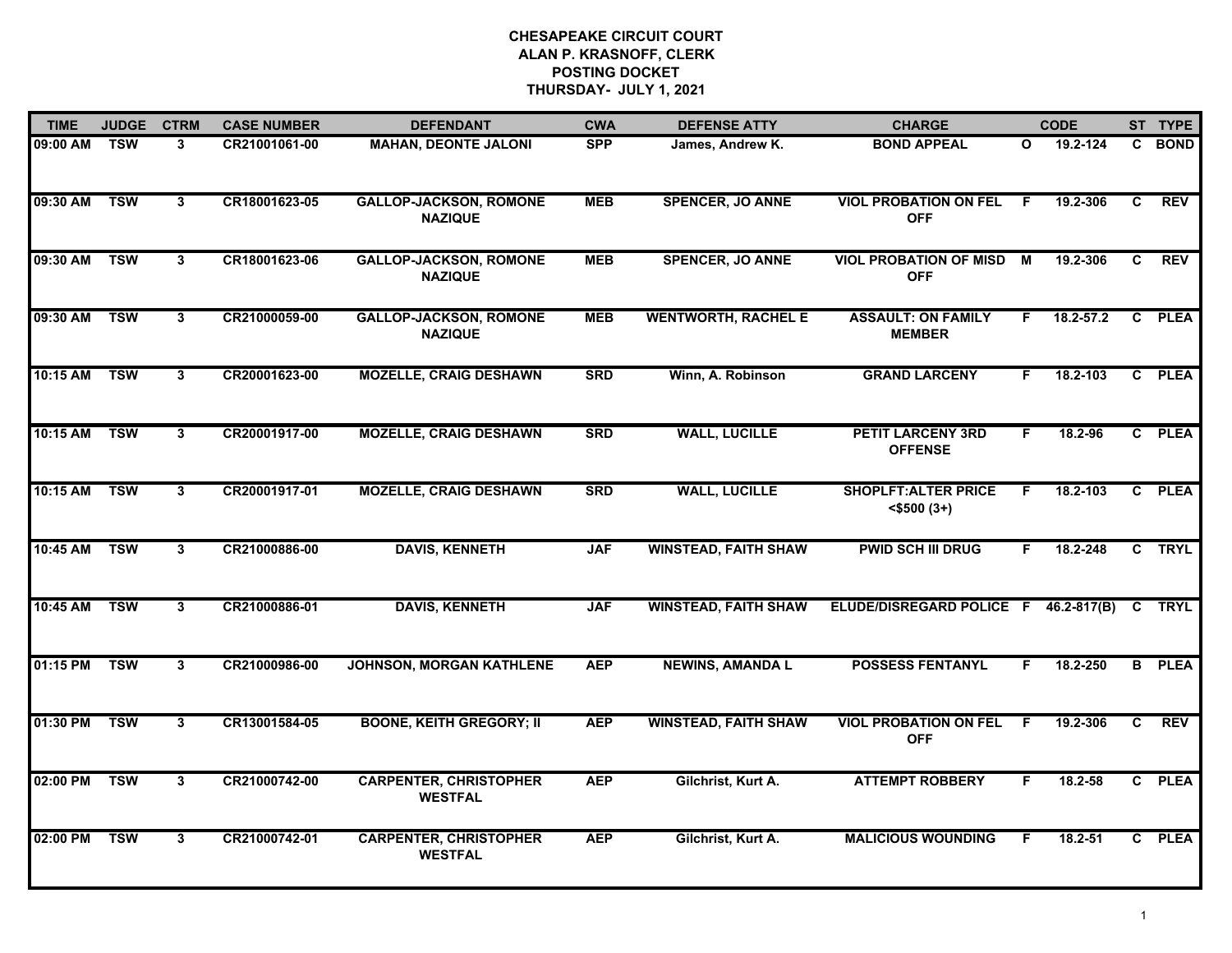| <b>TIME</b>  | <b>JUDGE</b> | <b>CTRM</b>     | <b>CASE NUMBER</b> | <b>DEFENDANT</b>              | <b>CWA</b> | <b>DEFENSE ATTY</b>         | <b>CHARGE</b>                                     |    | <b>CODE</b>   |    | ST TYPE         |
|--------------|--------------|-----------------|--------------------|-------------------------------|------------|-----------------------------|---------------------------------------------------|----|---------------|----|-----------------|
| 02:30 PM TSW |              | 3               | CR05000007-03      | <b>BELLAMY, LARRY HAMPTON</b> | <b>MLK</b> | HOLDER, WILLIAM JOSHUA      | <b>VIOL PROBATION ON FEL</b><br><b>OFF</b>        | -F | 19.2-306      | C. | <b>REV</b>      |
| 09:00 AM     | <b>RAB</b>   | 5               | CR18000081-00      | <b>MEEKS, BRYAN KEITH</b>     | <b>AHM</b> | <b>GILCHRIST, KURT A</b>    | <b>GRAND LARCENY</b>                              | F. | 18.2-95       | в  | $\overline{RR}$ |
| 09:00 AM     | <b>RAB</b>   | 5               | CR19001539-00      | <b>OHARA, SEAN</b>            | <b>PLS</b> | Black, Hugh E.; III         | <b>DUI</b>                                        |    | M A.18.2-266  | B  | MOT             |
| 09:30 AM     | <b>RAB</b>   | 5               | CR20000485-00      | <b>BLAUFUS, MELISSA ANN</b>   | <b>AEP</b> | <b>MORRIS, DIALLOK</b>      | <b>POSSESS</b><br><b>METHAMPHETAMINE</b>          | F. | 18.2-250      | В  | <b>TBS</b>      |
| 09:30 AM     | <b>RAB</b>   | 5               | CR20000485-01      | <b>BLAUFUS, MELISSA ANN</b>   | <b>AEP</b> | <b>MORRIS, DIALLOK</b>      | <b>POSSESS TRAMADOL</b>                           | М  | 18.2-250      | В  | <b>TBS</b>      |
| 09:30 AM     | <b>RAB</b>   | 5               | CR21000647-00      | <b>HANBERRY, MARVIN LEE</b>   | <b>SNO</b> | <b>WINSTEAD, FAITH SHAW</b> | AGG SEX BATTERY: VICTIM F<br>$13 YR$              |    | $18.2 - 67.3$ |    | C MENT          |
| 09:30 AM     | <b>RAB</b>   | $5\overline{5}$ | CR21000647-01      | <b>HANBERRY, MARVIN LEE</b>   | <b>SNO</b> | <b>WINSTEAD, FAITH SHAW</b> | <b>INDECENT ACT W/CHILD BY F</b><br><b>CUSTOD</b> |    | 18.2-370.1    | C. | <b>MENT</b>     |
| 09:30 AM     | <b>RAB</b>   | 5               | CR21000647-02      | <b>HANBERRY, MARVIN LEE</b>   | <b>SNO</b> | <b>WINSTEAD, FAITH SHAW</b> | <b>AGG SEX BATTERY: VICTIM F</b><br>$13 YR$       |    | 18.2-67.3     |    | C MENT          |
| 09:30 AM     | <b>RAB</b>   | 5               | CR21000647-03      | <b>HANBERRY, MARVIN LEE</b>   | <b>SNO</b> | <b>WINSTEAD, FAITH SHAW</b> | <b>AGG SEX BATTERY: VICTIM F</b><br>$13 YR$       |    | 18.2-67.3     |    | C MENT          |
| 09:30 AM     | <b>RAB</b>   | 5               | CR21000647-04      | <b>HANBERRY, MARVIN LEE</b>   | <b>SNO</b> | <b>WINSTEAD, FAITH SHAW</b> | <b>PARENT VIOLATE CHILD</b><br>$15Y$              | F. | 18.2-370      |    | C MENT          |
| 09:30 AM     | <b>RAB</b>   | 5               | CR21000647-05      | <b>HANBERRY, MARVIN LEE</b>   | <b>SNO</b> | <b>WINSTEAD, FAITH SHAW</b> | <b>PARENT VIOLATE CHILD</b><br>$15Y$              | F. | 18.2-370      |    | C MENT          |
| 09:30 AM     | <b>RAB</b>   | 5               | CR21000647-06      | <b>HANBERRY, MARVIN LEE</b>   | <b>SNO</b> | <b>WINSTEAD, FAITH SHAW</b> | <b>AGG SEX BATTERY: VICTIM F</b><br>$<$ 13 YR     |    | 18.2-67.3     |    | C MENT          |
| 09:30 AM     | <b>RAB</b>   | 5               | CR21000647-07      | <b>HANBERRY, MARVIN LEE</b>   | <b>SNO</b> | <b>WINSTEAD, FAITH SHAW</b> | <b>PARENT VIOLATE CHILD</b><br>$15Y$              | F. | 18.2-370      |    | C MENT          |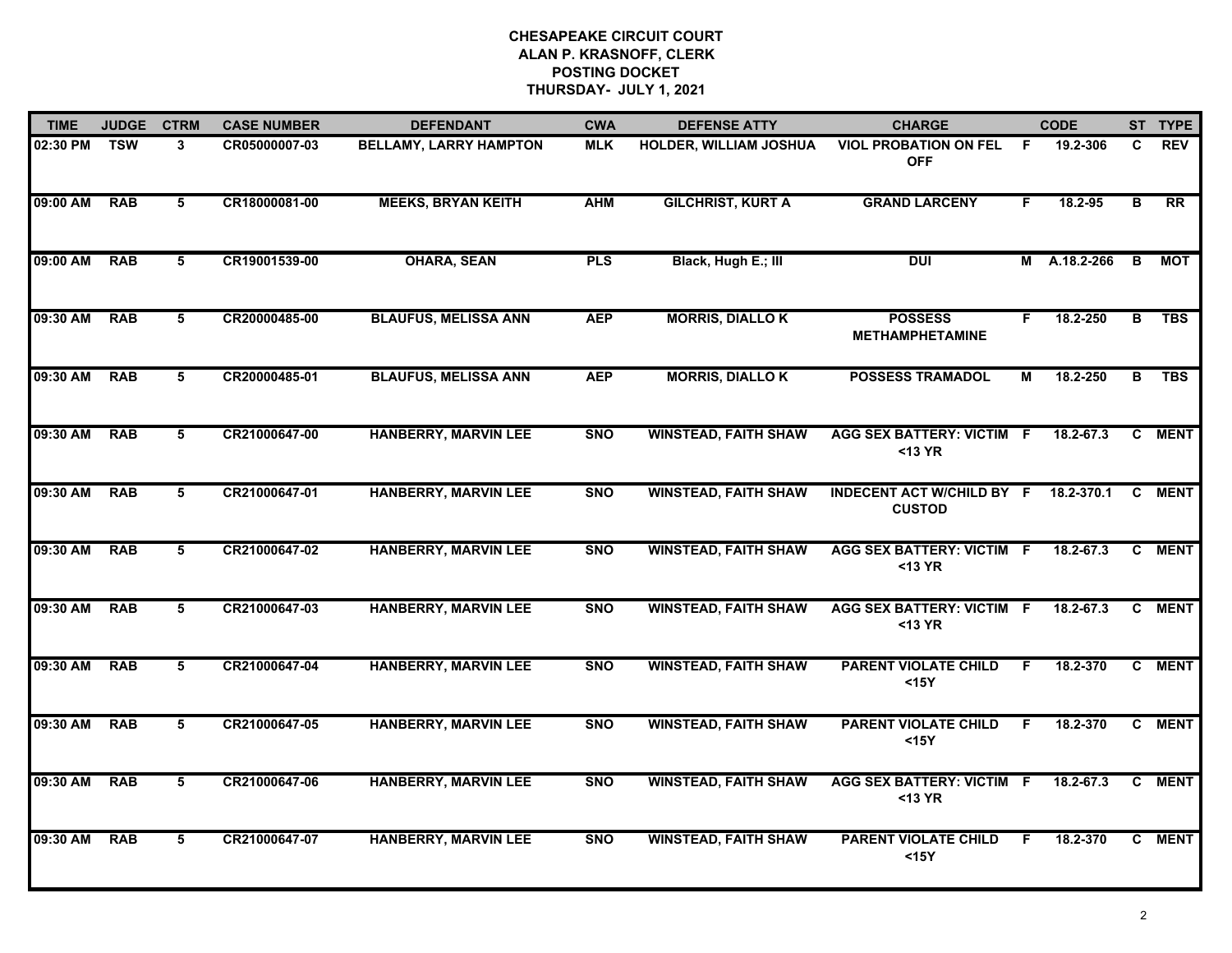| <b>TIME</b> | <b>JUDGE</b> | <b>CTRM</b> | <b>CASE NUMBER</b> | <b>DEFENDANT</b>                     | <b>CWA</b> | <b>DEFENSE ATTY</b>    | <b>CHARGE</b>                               |     | <b>CODE</b> |              | ST TYPE                |
|-------------|--------------|-------------|--------------------|--------------------------------------|------------|------------------------|---------------------------------------------|-----|-------------|--------------|------------------------|
| 09:30 AM    | <b>RAB</b>   | 5           | CR21000574-00      | <b>HATTON, KENDRIC LAMONT</b>        | <b>AHM</b> | Jones, David L.        | <b>POSSESS COCAINE</b>                      | F.  | 18.2-250    | В            | <b>ADAT</b>            |
| 09:30 AM    | <b>RAB</b>   | 5           | CR06003009-02      | <b>MCBRIDE, WILLIAM RUSSELL; III</b> |            |                        | <b>VIOL PROBATION ON FEL</b><br><b>OFF</b>  | -F. | 19.2-306    | $\mathbf{c}$ | <b>ADAT</b>            |
| 09:30 AM    | <b>RAB</b>   | 5           | CR06003010-02      | <b>MCBRIDE, WILLIAM RUSSELL; III</b> |            |                        | <b>VIOL PROBATION ON FEL</b><br><b>OFF</b>  | -F  | 19.2-306    |              | C ADAT                 |
| 09:30 AM    | <b>RAB</b>   | 5           | CR06003011-02      | <b>MCBRIDE, WILLIAM RUSSELL; III</b> |            |                        | <b>VIOL PROBATION ON FEL</b><br><b>OFF</b>  | -F. | 19.2-306    |              | C ADAT                 |
| 10:15 AM    | <b>RAB</b>   | 5           | CR21000151-00      | <b>BOND, AMANDA DAVIS</b>            | <b>BKF</b> | Gilchrist, Kurt A.     | <b>REC/BUY STOLEN GOODS</b><br>> \$1000     | F.  | 18.2-108    |              | C PLEA                 |
| 10:45 AM    | <b>RAB</b>   | 5           | CR20000123-04      | <b>ANDERSON, HEATHER MARIE</b>       | <b>PLS</b> | <b>SPARTZ, SARA</b>    | FTA-RR                                      | М   | 18.2-456    |              | $\overline{\text{sc}}$ |
| 10:45 AM    | <b>RAB</b>   | 5           | CR20000123-05      | <b>ANDERSON, HEATHER MARIE</b>       | <b>PLS</b> | <b>SPARTZ, SARA</b>    | <b>VIOL PROBATION ON FEL</b><br><b>OFF</b>  | F.  | 19.2-306    | C            | <b>REV</b>             |
| 10:45 AM    | <b>RAB</b>   | 5           | CR20000123-06      | <b>ANDERSON, HEATHER MARIE</b>       | <b>PLS</b> | <b>SPARTZ, SARA</b>    | <b>VIOL PROBATION OF MISD</b><br><b>OFF</b> | M   | 19.2-306    | C.           | <b>REV</b>             |
| 10:45 AM    | <b>RAB</b>   | 5           | CR20000123-07      | <b>ANDERSON, HEATHER MARIE</b>       | <b>PLS</b> | <b>SPARTZ, SARA</b>    | <b>VIOL PROBATION OF MISD</b><br><b>OFF</b> | M   | 19.2-306    | C.           | <b>REV</b>             |
| 11:15 AM    | <b>RAB</b>   | 5           | CR21000070-00      | <b>GOFF, AIZIK BLAZE</b>             | <b>KJB</b> | <b>OXENHAM, CARA P</b> | <b>POSSESS AMPHETAMINE</b>                  | F.  | 18.2-250    |              | C PLEA                 |
| 11:15 AM    | <b>RAB</b>   | 5           | CR21000070-01      | <b>GOFF, AIZIK BLAZE</b>             | <b>KJB</b> | <b>OXENHAM, CARA P</b> | <b>POSSESS CODEINE</b>                      | F.  | 18.2-250    |              | C PLEA                 |
| 11:15 AM    | <b>RAB</b>   | 5           | CR21000070-02      | <b>GOFF, AIZIK BLAZE</b>             | <b>KJB</b> | <b>OXENHAM, CARA P</b> | TAMPERING WITH VEHICLE M                    |     | 18.2-146    |              | C PLEA                 |
| 11:15 AM    | <b>RAB</b>   | 5           | CR21000070-03      | <b>GOFF, AIZIK BLAZE</b>             | <b>KJB</b> | <b>OXENHAM, CARA P</b> | TAMPERING WITH VEHICLE M                    |     | 18.2-146    |              | C PLEA                 |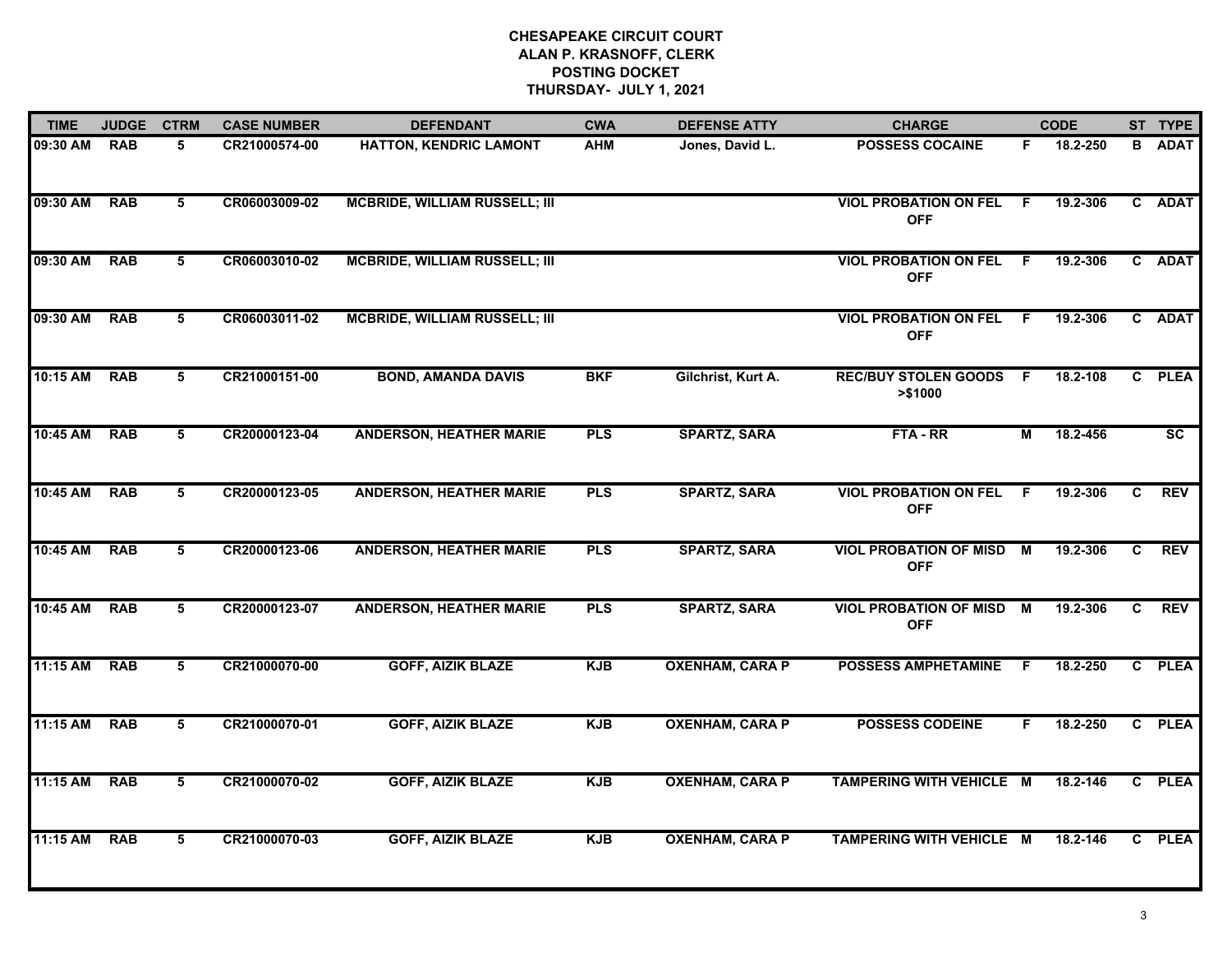| <b>TIME</b> | <b>JUDGE</b> | <b>CTRM</b>     | <b>CASE NUMBER</b> | <b>DEFENDANT</b>         | <b>CWA</b> | <b>DEFENSE ATTY</b>    | <b>CHARGE</b>                                  |     | <b>CODE</b> |    | ST TYPE     |
|-------------|--------------|-----------------|--------------------|--------------------------|------------|------------------------|------------------------------------------------|-----|-------------|----|-------------|
| 11:15 AM    | <b>RAB</b>   | 5               | CR21000070-04      | <b>GOFF, AIZIK BLAZE</b> | <b>KJB</b> | <b>OXENHAM, CARA P</b> | TAMPERING WITH VEHICLE M                       |     | 18.2-146    | C. | <b>PLEA</b> |
| 11:15 AM    | <b>RAB</b>   | 5               | CR21000070-05      | <b>GOFF, AIZIK BLAZE</b> | <b>KJB</b> | <b>OXENHAM, CARA P</b> | TAMPERING WITH VEHICLE M                       |     | 18.2-146    |    | C PLEA      |
| 11:15 AM    | <b>RAB</b>   | 5               | CR21000448-00      | <b>GOFF, AIZIK BLAZE</b> | <b>KJB</b> | <b>OXENHAM, CARA P</b> | PETIT LARC <\$1000 NOT<br><b>FRM PERS</b>      | М   | 18.2-96     |    | C PLEA      |
| 11:15 AM    | <b>RAB</b>   | 5               | CR21000448-01      | <b>GOFF, AIZIK BLAZE</b> | <b>KJB</b> | <b>OXENHAM, CARA P</b> | PETIT LARC <\$1000 NOT<br><b>FRM PERS</b>      | M   | 18.2-96     |    | C PLEA      |
| 11:15 AM    | <b>RAB</b>   | 5               | CR21000448-02      | <b>GOFF, AIZIK BLAZE</b> | <b>KJB</b> | <b>OXENHAM, CARA P</b> | PETIT LARC <\$1000 NOT<br><b>FRM PERS</b>      | М   | 18.2-96     |    | C PLEA      |
| 11:15 AM    | <b>RAB</b>   | $5\overline{5}$ | CR21000448-03      | <b>GOFF, AIZIK BLAZE</b> | <b>KJB</b> | <b>OXENHAM, CARA P</b> | <b>ENTER/SET IN MOTION A</b><br><b>VEHICLE</b> | М   | 18.2-147    |    | C PLEA      |
| 11:15 AM    | <b>RAB</b>   | 5               | CR21000448-04      | <b>GOFF, AIZIK BLAZE</b> | <b>KJB</b> | <b>OXENHAM, CARA P</b> | <b>ENTER PROPERTY TO</b><br><b>DAMAGE</b>      | М   | 18.2-121    |    | C PLEA      |
| 11:15 AM    | <b>RAB</b>   | 5               | CR21000448-05      | <b>GOFF, AIZIK BLAZE</b> | <b>KJB</b> | <b>OXENHAM, CARA P</b> | <b>ENTER PROPERTY TO</b><br><b>DAMAGE</b>      | M   | 18.2-121    |    | C PLEA      |
| 11:15 AM    | <b>RAB</b>   | 5               | CR21000448-06      | <b>GOFF, AIZIK BLAZE</b> | <b>KJB</b> | <b>OXENHAM, CARA P</b> | <b>ENTER PROPERTY TO</b><br><b>DAMAGE</b>      | М   | 18.2-121    |    | C PLEA      |
| 11:30 AM    | <b>RAB</b>   | 5               | CR07004552-03      | <b>STAGG, TREY JAVON</b> |            |                        | <b>VIOL PROBATION ON FEL</b><br><b>OFF</b>     | - F | 19.2-306    |    | C ADAT      |
| 11:30 AM    | <b>RAB</b>   | 5               | CR07004556-03      | <b>STAGG, TREY JAVON</b> |            |                        | <b>VIOL PROBATION ON FEL</b><br><b>OFF</b>     | - F | 19.2-306    |    | C ADAT      |
| 11:30 AM    | <b>RAB</b>   | 5               | CR07004557-03      | <b>STAGG, TREY JAVON</b> |            |                        | <b>VIOL PROBATION ON FEL</b><br><b>OFF</b>     | - F | 19.2-306    |    | C ADAT      |
| 11:30 AM    | <b>RAB</b>   | 5               | CR07004560-03      | <b>STAGG, TREY JAVON</b> |            |                        | <b>VIOL PROBATION ON FEL</b><br><b>OFF</b>     | -F  | 19.2-306    |    | C ADAT      |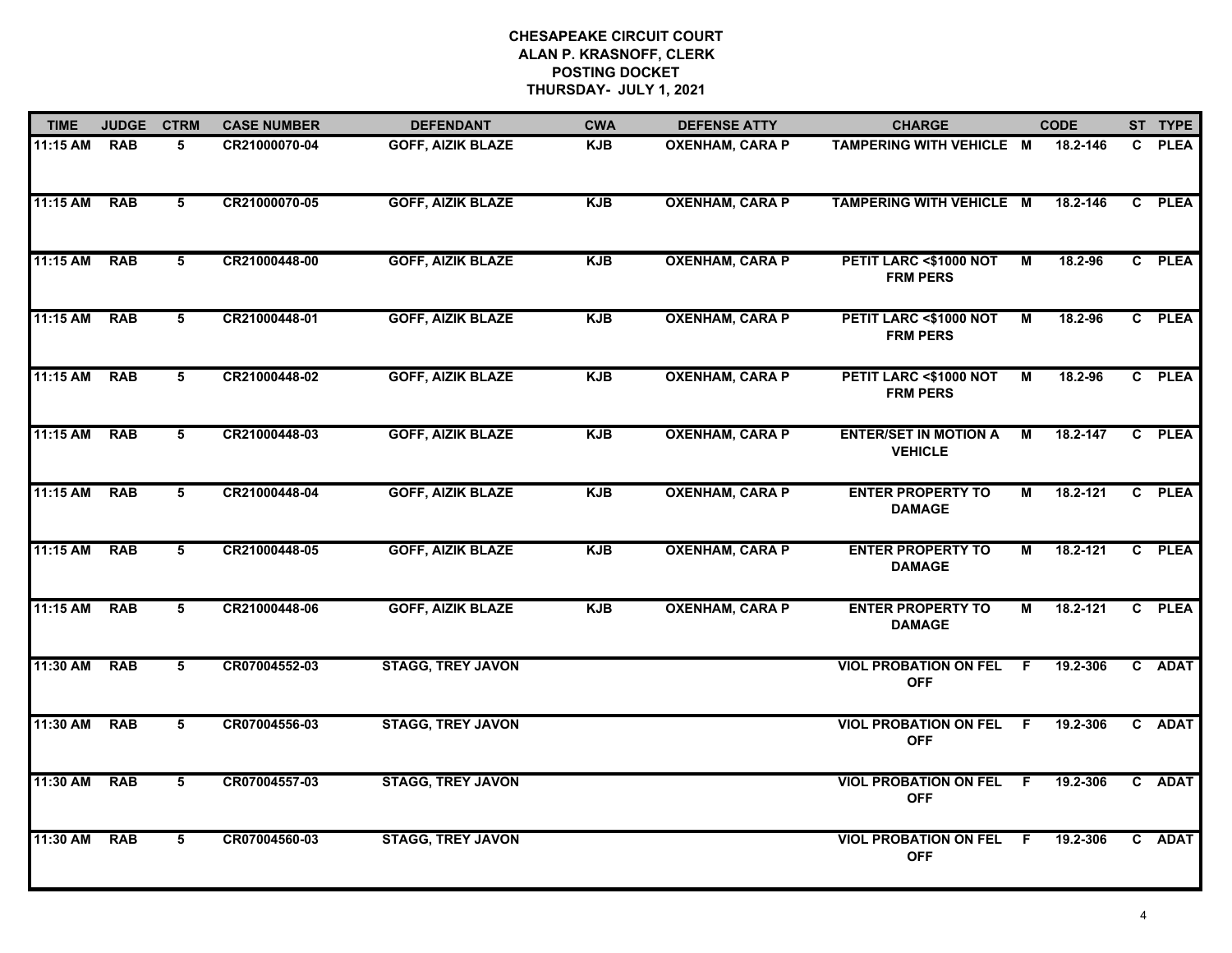| <b>TIME</b> | <b>JUDGE</b> | <b>CTRM</b> | <b>CASE NUMBER</b> | <b>DEFENDANT</b>                 | <b>CWA</b> | <b>DEFENSE ATTY</b>   | <b>CHARGE</b>                                |     | <b>CODE</b> |   | ST TYPE    |
|-------------|--------------|-------------|--------------------|----------------------------------|------------|-----------------------|----------------------------------------------|-----|-------------|---|------------|
| 11:30 AM    | <b>RAB</b>   | 5           | CR07004561-03      | <b>STAGG, TREY JAVON</b>         |            |                       | <b>VIOL PROBATION ON FEL</b><br><b>OFF</b>   | -F  | 19.2-306    |   | C ADAT     |
| 11:30 AM    | <b>RAB</b>   | 5           | CR07004563-03      | <b>STAGG, TREY JAVON</b>         |            |                       | <b>VIOL PROBATION ON FEL</b><br><b>OFF</b>   | - F | 19.2-306    |   | C ADAT     |
| 11:30 AM    | <b>RAB</b>   | 5           | CR07004749-03      | <b>STAGG, TREY JAVON</b>         |            |                       | <b>VIOL PROBATION ON FEL</b><br><b>OFF</b>   | - F | 19.2-306    |   | C ADAT     |
| 11:45 AM    | <b>RAB</b>   | 5           | CR20001727-00      | <b>WALKER, ERIC SHANTEZ</b>      | <b>SNO</b> | Black, Hugh E.; III   | CARNAL KNOW 13-14Y W/O F<br><b>FORCE</b>     |     | $18.2 - 63$ | в | MOT        |
| 11:45 AM    | <b>RAB</b>   | 5           | CR20001727-01      | <b>WALKER, ERIC SHANTEZ</b>      | <b>SNO</b> | Black, Hugh E.; III   | CARNAL KNOW 13-14Y W/O F<br><b>FORCE</b>     |     | $18.2 - 63$ | B | <b>MOT</b> |
| 11:45 AM    | <b>RAB</b>   | 5           | CR20001727-02      | <b>WALKER, ERIC SHANTEZ</b>      | <b>SNO</b> | Black, Hugh E.; III   | CARNAL KNOW 13-14Y W/O F<br><b>FORCE</b>     |     | 18.2-63     | B | <b>MOT</b> |
| 11:45 AM    | <b>RAB</b>   | 5           | CR20001727-03      | <b>WALKER, ERIC SHANTEZ</b>      | <b>SNO</b> | Black, Hugh E.; III   | <b>INDECENT LIBERTIES</b>                    | F.  | 18.2-370    | B | <b>MOT</b> |
| 11:45 AM    | <b>RAB</b>   | 5           | CR20001727-04      | <b>WALKER, ERIC SHANTEZ</b>      | <b>SNO</b> | Black, Hugh E.; III   | <b>INDECENT LIBERTIES</b>                    | F.  | 18.2-370    | в | <b>MOT</b> |
| 11:45 AM    | <b>RAB</b>   | 5           | CR20001727-05      | <b>WALKER, ERIC SHANTEZ</b>      | <b>SNO</b> | Black, Hugh E.; III   | CARNAL KNOW 13-14Y W/O F<br><b>FORCE</b>     |     | 18.2-63     | B | <b>MOT</b> |
| 12:00 PM    | <b>RAB</b>   | 5           | CR13001987-03      | <b>ROBINSON, GREGORY RASHAWN</b> |            |                       | <b>VIOL PROBATION ON FEL</b><br><b>OFF</b>   | - F | 19.2-306    |   | C ADAT     |
| 12:15 PM    | <b>RAB</b>   | 5           | CR18000956-02      | <b>DELOSH, CHRISTOPHER ALLEN</b> | <b>ASA</b> | <b>VENNER, JOHN O</b> | <b>VIOL PROBATION ON FEL F</b><br><b>OFF</b> |     | 19.2-306    | C | <b>REV</b> |
| 01:00 PM    | <b>RAB</b>   | 5           | CR21000064-04      | <b>SHAVER, CASSIE LARUE</b>      |            |                       | <b>VIOL PROBATION ON FEL</b><br><b>OFF</b>   | F.  | 19.2-306    |   | C ADAT     |
| 02:00 PM    | <b>RAB</b>   | 5           | CR01A03502-03      | <b>NICHOLS, STEPHEN BRADFORD</b> | <b>MAP</b> | Black, Hugh E.; III   | <b>VIOL PROBATION ON FEL</b><br><b>OFF</b>   | -F  | 19.2-306    |   | C BOND     |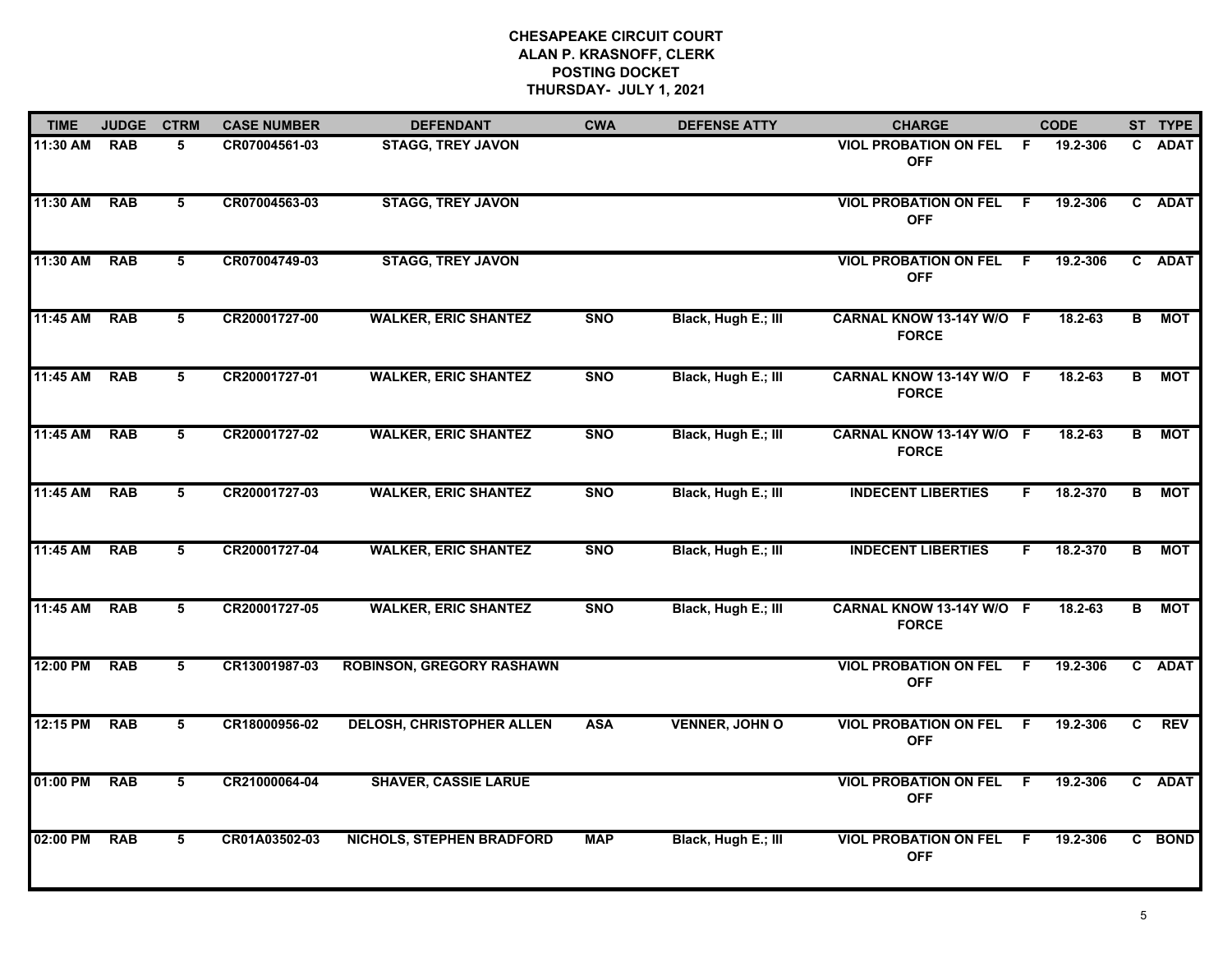| <b>TIME</b>   | <b>JUDGE</b> | <b>CTRM</b> | <b>CASE NUMBER</b> | <b>DEFENDANT</b>                  | <b>CWA</b> | <b>DEFENSE ATTY</b>         | <b>CHARGE</b>                                  |    | <b>CODE</b> |   | ST TYPE         |
|---------------|--------------|-------------|--------------------|-----------------------------------|------------|-----------------------------|------------------------------------------------|----|-------------|---|-----------------|
| 02:00 PM      | <b>RAB</b>   | 5           | CR01A03504-03      | <b>NICHOLS, STEPHEN BRADFORD</b>  | <b>MAP</b> | Black, Hugh E.; III         | <b>VIOL PROBATION ON FEL</b><br><b>OFF</b>     | -F | 19.2-306    |   | C BOND          |
| 02:00 PM      | <b>RAB</b>   | 5           | CR08003364-01      | <b>NICHOLS, STEPHEN BRADFORD</b>  | <b>MAP</b> | Black, Hugh E.; III         | <b>VIOL PROBATION ON FEL</b><br><b>OFF</b>     | F. | 19.2-306    |   | C BOND          |
| 02:30 PM      | <b>RAB</b>   | 5           | CR20000402-00      | <b>MARTINEZ, JOSEPH; JR</b>       | <b>MAP</b> | <b>WENTWORTH, RACHEL E</b>  | <b>BURGLARY</b>                                | F  | 18.2-91     |   | C PLEA          |
| 03:00 PM      | <b>RAB</b>   | 5           | CR20001127-00      | <b>SWAIM, KIMBERLY DENISE</b>     | <b>ASA</b> | <b>WINSTEAD, FAITH</b>      | <b>POSSESS</b><br><b>METHAMPHETAMINE</b>       | F. | 18.2-250    |   | C SENR          |
| 03:00 PM      | <b>RAB</b>   | 5           | CR20001127-01      | <b>SWAIM, KIMBERLY DENISE</b>     | <b>ASA</b> | <b>WINSTEAD, FAITH</b>      | <b>POSSESS COCAINE</b>                         | F. | 18.2-250    |   | C SENR          |
| 03:00 PM      | <b>RAB</b>   | 5           | CR20001127-04      | <b>SWAIM, KIMBERLY DENISE</b>     | <b>ASA</b> | <b>WINSTEAD, FAITH</b>      | <b>POSSESS</b><br><b>METHAMPHETAMINE</b>       | F. | 18.2-250    |   | C SENR          |
| 03:00 PM      | <b>RAB</b>   | 5           | CR20001127-06      | <b>SWAIM, KIMBERLY DENISE</b>     | <b>ASA</b> | <b>WINSTEAD, FAITH</b>      | POSSESS PARAPHERNALIA M                        |    | 54.1-3466   |   | C SENR          |
| 09:01 AM MATA |              | <b>WEBX</b> | CR16000226-02      | <b>BUSLER-CABE, ASHLEY NICOLE</b> | <b>DRT</b> | <b>TRAVERS, MEREDITH B</b>  | <b>VIOL PROBATION ON FEL</b><br><b>OFF</b>     | F  | 19.2-306    | C | $\overline{DC}$ |
| 09:01 AM      | <b>MATA</b>  | <b>WEBX</b> | CR17000971-02      | <b>JACKSON, BRITTANY ANN</b>      | <b>DRT</b> | <b>KORSLUND, ERIC</b>       | <b>VIOL PROBATION ON FEL</b><br><b>OFF</b>     | E  | 19.2-306    | C | <b>DC</b>       |
| 09:01 AM MATA |              | <b>WEBX</b> | CR21000010-00      | <b>WESSELMAN, JON STEPHEN</b>     | <b>AJS</b> | <b>LATUGA, BRIAN</b>        | <b>POSSESS</b><br><b>METHAMPHETAMINE</b>       | F. | 18.2-250    | C | <b>DC</b>       |
| 01:00 PM      | <b>MATA</b>  | 6           | CR21000741-00      | <b>PARKER, ALFRED; JR</b>         | <b>BKF</b> | Byrum, Robert G.            | <b>DWI: 1ST OFF, BAC &gt; 20%</b>              | М  | A.18.2-266  | B | <b>PLEA</b>     |
| 01:00 PM      | <b>MATA</b>  | 6           | CR21000741-01      | <b>PARKER, ALFRED; JR</b>         | <b>BKF</b> | Byrum, Robert G.            | <b>DUI REVOKED 3RD OR</b><br><b>SUBSEQUENT</b> | F. | 18.2-272A   |   | <b>B</b> PLEA   |
| 01:15 PM      | <b>MATA</b>  | 6           | CR21000963-00      | <b>CARRICO, JUSTIN DALE</b>       | <b>BKF</b> | <b>CROOK, HEATHER BUYRN</b> | <b>POSSESS COCAINE</b>                         |    | 18.2-250    |   | C PLEA          |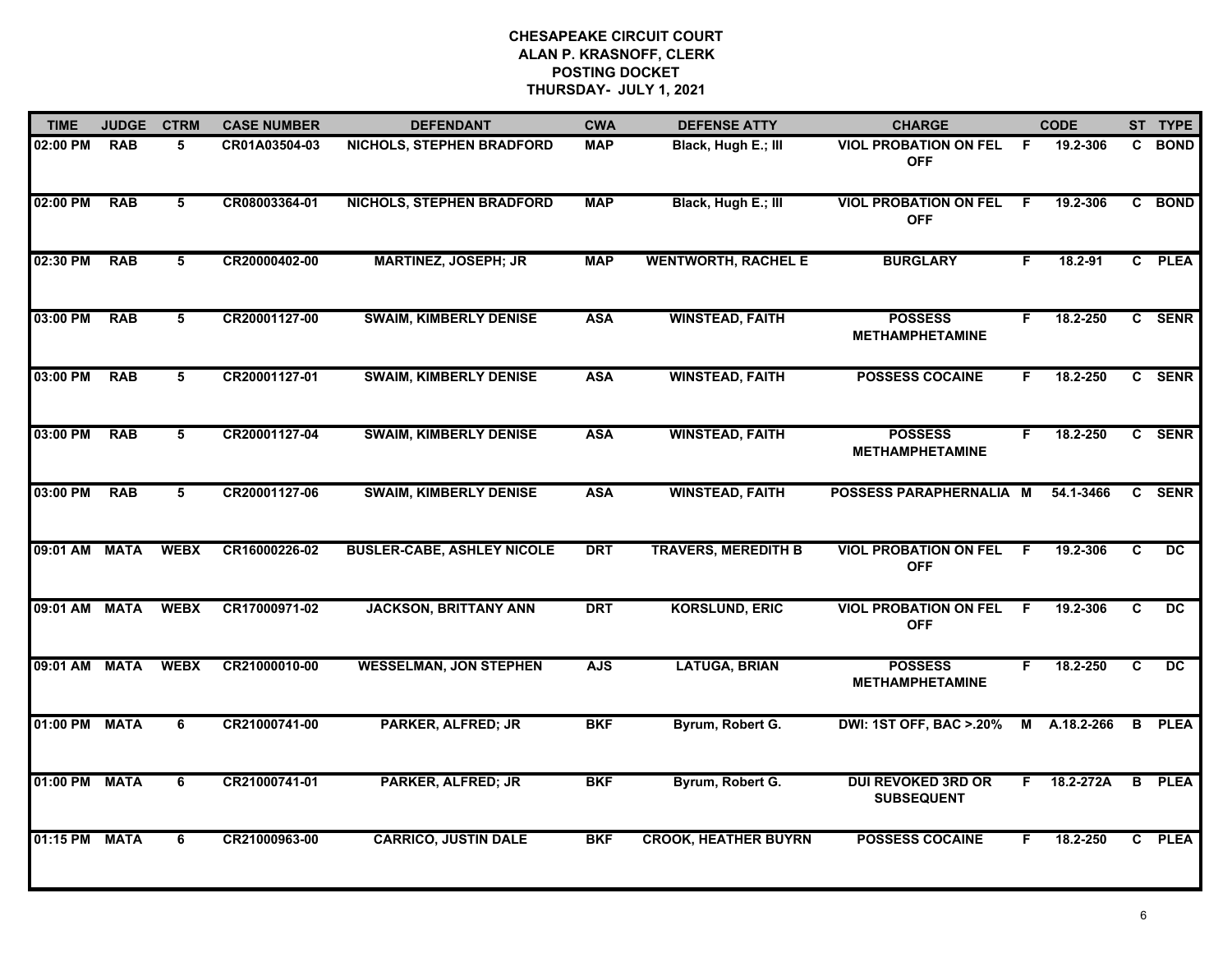| <b>TIME</b>   | <b>JUDGE</b> | <b>CTRM</b> | <b>CASE NUMBER</b> | <b>DEFENDANT</b>                 | <b>CWA</b> | <b>DEFENSE ATTY</b>         | <b>CHARGE</b>                                 |          | <b>CODE</b> |              | ST TYPE     |
|---------------|--------------|-------------|--------------------|----------------------------------|------------|-----------------------------|-----------------------------------------------|----------|-------------|--------------|-------------|
| 01:15 PM      | <b>MATA</b>  | 6           | CR21000963-01      | <b>CARRICO, JUSTIN DALE</b>      | <b>BKF</b> | <b>CROOK, HEATHER BUYRN</b> | <b>POSSESS SUBOXONE</b>                       | М        | 18.2-250    | $\mathbf{c}$ | <b>PLEA</b> |
| 01:15 PM      | <b>MATA</b>  | 6           | CR21000963-02      | <b>CARRICO, JUSTIN DALE</b>      | <b>BKF</b> | <b>CROOK, HEATHER BUYRN</b> | <b>DWI/DRUGS, 2ND</b>                         | M        | E.18.2-266  | $\mathbf{c}$ | <b>PLEA</b> |
| 01:30 PM      | <b>MATA</b>  | 6           | CR19000272-01      | <b>POWELL, TERRILL MICHAEL</b>   | <b>AMF</b> | <b>HERNANDEZ, DONNA</b>     | <b>VIOL PROBATION ON FEL</b><br><b>OFF</b>    | E        | 19.2-306    | C.           | <b>REV</b>  |
| 02:00 PM MATA |              | 6           | CR13002288-03      | <b>CALHOUN, RAYSEAN JERMAINE</b> | <b>AMF</b> | <b>BLAIR, JEFFREY R</b>     | <b>VIOL PROBATION ON FEL</b><br><b>OFF</b>    | E        | 19.2-306    | $\mathbf{C}$ | <b>REV</b>  |
| 02:30 PM      | <b>MATA</b>  | 6           | CR21001011-00      | <b>LIFE, ROBERT EDWARD</b>       | <b>MLK</b> | <b>HERNANDEZ, DONNA</b>     | <b>POSSESS</b><br><b>METHAMPHETAMINE</b>      | F.       | 18.2-250    | $\mathbf{c}$ | <b>PLEA</b> |
| 03:00 PM      | <b>MATA</b>  | 6           | CR21001024-00      | <b>JONES, MARIO LAMONT</b>       | <b>AJS</b> | <b>HERNANDEZ, DONNA</b>     | <b>POSSESS</b><br><b>ETIZOLAM/FENTANYL</b>    |          | 18.2-250    | В            | <b>MOT</b>  |
| 03:00 PM      | <b>MATA</b>  | 6           | CR21001024-01      | <b>JONES, MARIO LAMONT</b>       | <b>AJS</b> | <b>HERNANDEZ, DONNA</b>     | <b>PRISONER POSS UNLAW</b><br><b>CHEMICAL</b> | E        | 53.1-203    | В            | <b>MOT</b>  |
| 03:15 PM MATA |              | 6           | CR21001185-00      | <b>WHITE, ELLIOT DARNELL</b>     |            | <b>REDDEN, DAVID</b>        | <b>BOND APPEAL</b>                            | $\Omega$ | 19.2-124    | C.           | <b>BOND</b> |